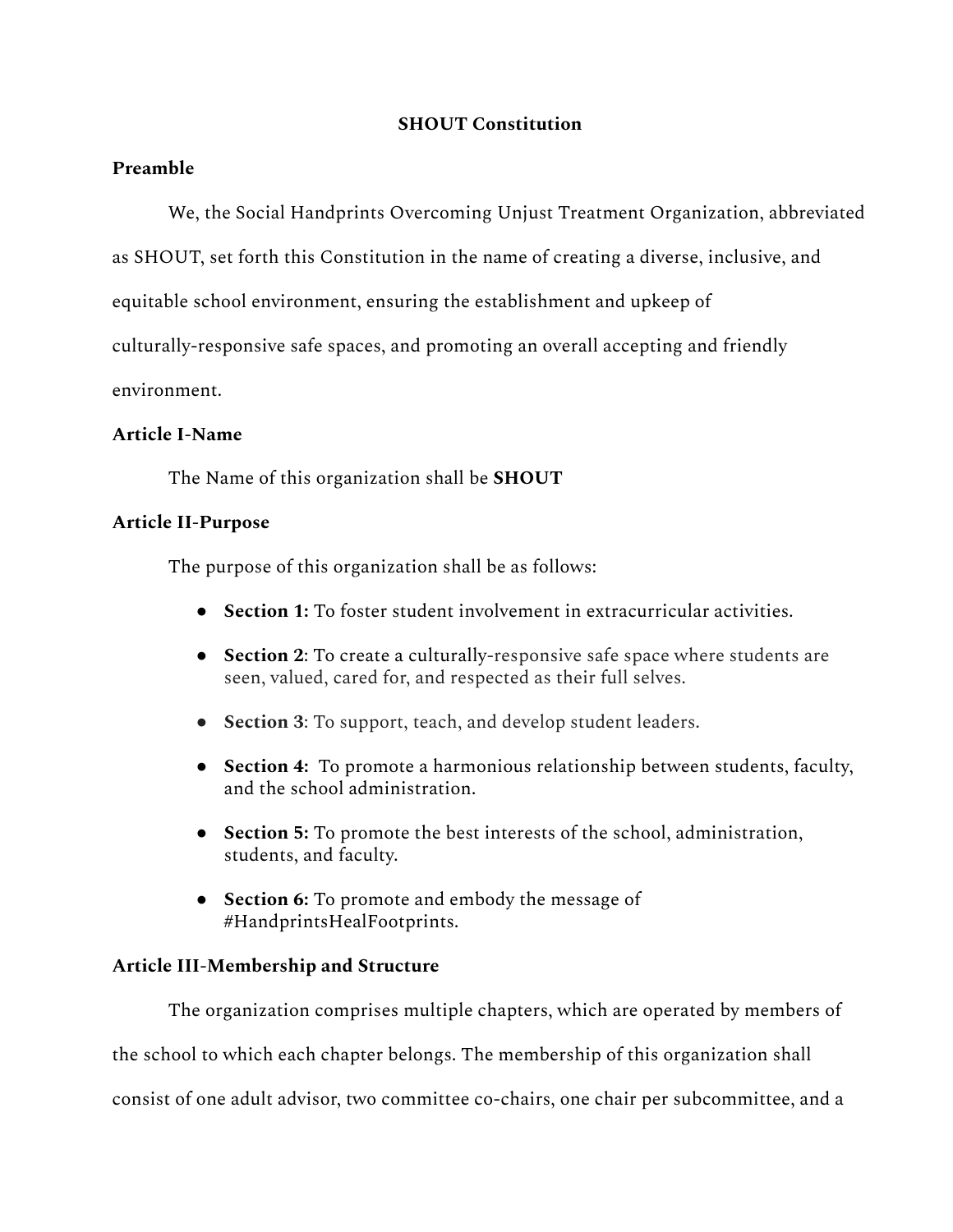congregation of student members. The members of the main body are permitted to join subcommittees.

#### **Article IV-Co-chair Responsibilities**

The co-chairs of this organization shall be the leaders of the body. They will be the main liaison between the advisor and students in the organization. The co-chairs are also responsible for the scheduling and leading SHOUT meetings. The co-chairs are responsible for appointing subcommittee chairs at the beginning of each school year. Subcommittee chairs are expected to provide regular updates and reports to the co-chairs.

#### **Article V-Subcommittee Responsibilities**

**Records**-The role of the Records subcommittee is for managing all note-taking and record keeping necessary for the chapter. These duties include but are not limited to meeting minutes and agendas. Records will also record and document SHOUTouts during meetings. This committee will be led by the Historian, who is expected to attend a minimum of 2 meetings per month.

**Networking & Outreach**-This subcommittee is responsible for the recruitment of new chapters and maintaining steady communication with other chapters outside of South Fayette. Any and all outside organizations that wish to collaborate with SHOUT should also make contact with a representative of the Networking and Outreach subcommittee. The leadership of this committee is the Public Relations Director, who should attend a minimum of 2 meetings per month.

**Social Media**-This subcommittee is responsible for maintaining a social media presence on Instagram and Twitter. The subcommittee members are also responsible for keeping all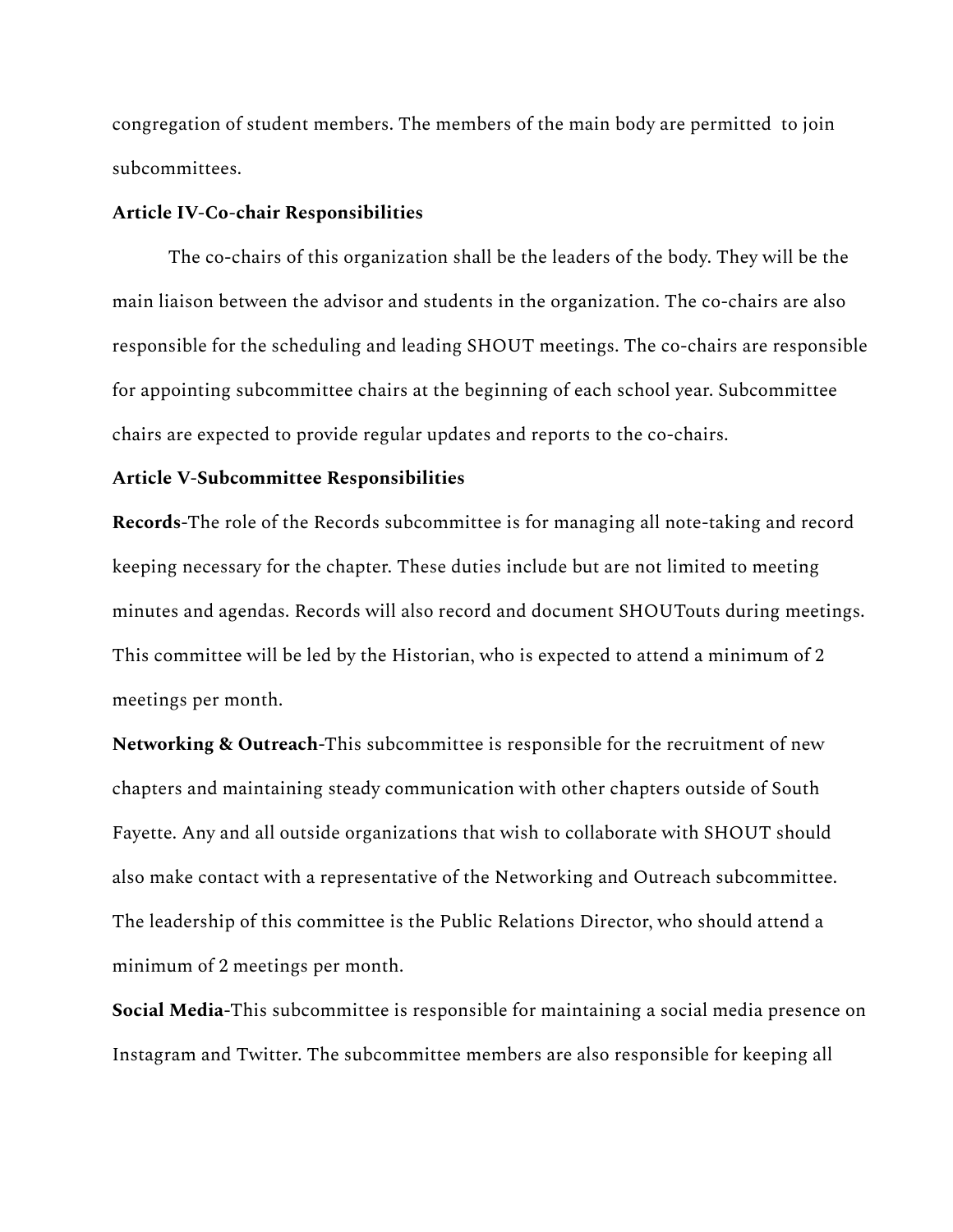posted information appropriate and factual. This committee is led by the Social Media Chair, who is responsible for attending the monthly minimum of 2 meetings per month. **Media Production**-The Media Production committee is responsible for producing the promotional material that is displayed by the Networking and Outreach subcommittee. This information is produced in physical and digital formats. Included but not limited to pamphlets, videos, flyers, posters, and other media. The Media Subcommittee is directed by the Head of Media, who is responsible for attending a minimum of 2 monthly meetings. **Event Coordination**-This committee specializes in planning and executing events. These events can be promoted in cooperation with both the Media and Outreach subcommittees. Establishment and production of merchandise will also be undertaken by members of the Event Coordination subcommittee. The leadership of this committee will also be expected to attend the minimum of 2 monthly meetings

**Treasury-**This subcommittee is responsible for maintaining updated financial records for the chapter. Any and all transactions should be approved by the Treasury. It is also expected that the bank account for SHOUT should be under the Treasury's supervision. The Treasury is led by the treasurer, who also is responsible for attending at least 2 meetings per month.

### **Article VI-Elections**

Two co-chairs will be elected annually. This shall be done via popular vote, where the candidates with the most and second most votes are elected to the position. Committee chairs will not be elected, but appointed by the co-chairs.

### **Article VII-Amendments and Ratification**